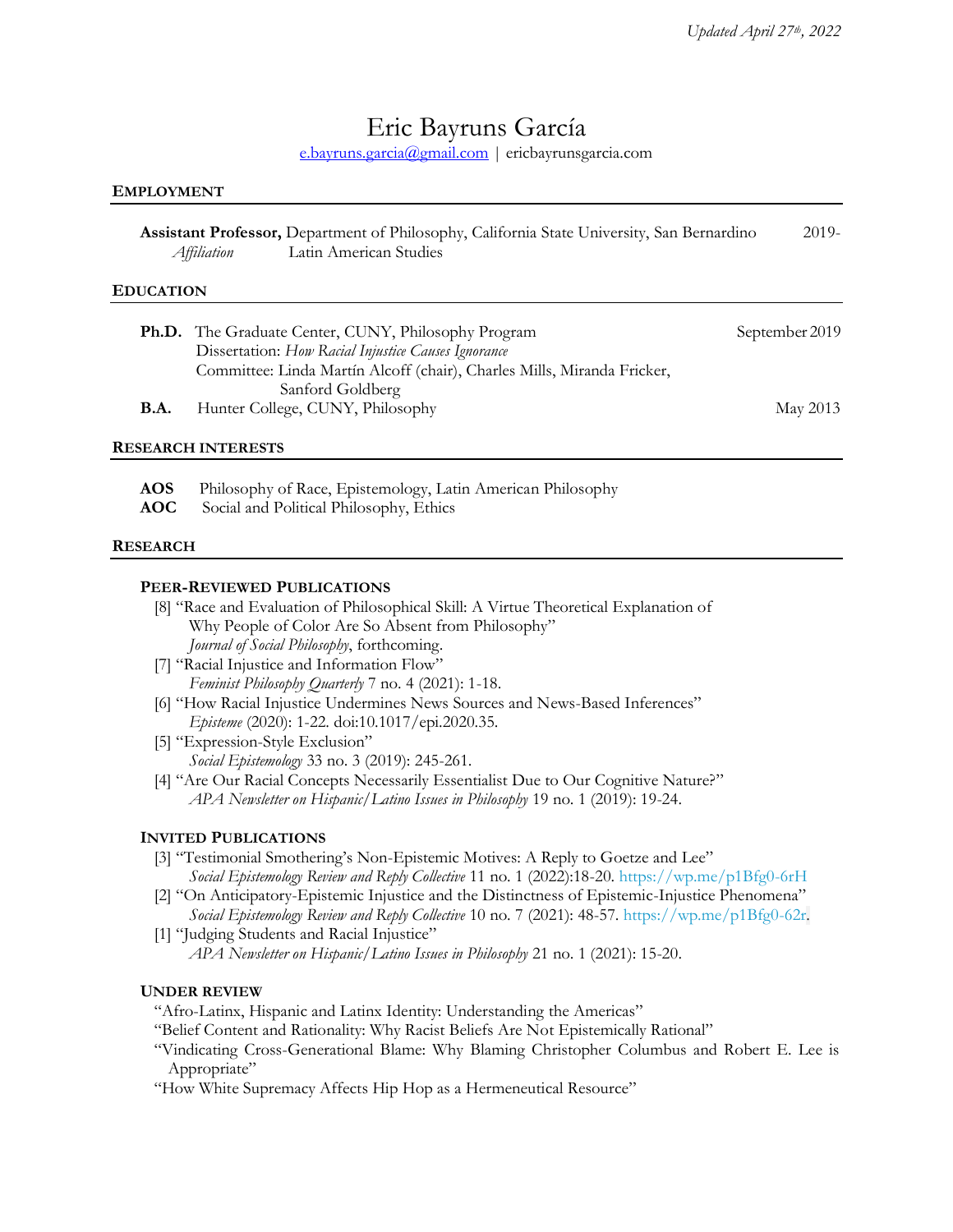| "Diminishment in a Speaker's Capacity to Convey Understanding: Injustice's Effect on Audience<br>Understanding"<br>"Acts, Contexts and Moral Encroachment"<br>"When Knowledge Is Not Enough But Understanding Is: An Epistemic Consequence of How Injustice<br>and Cognitive Architecture Interact" |                |
|-----------------------------------------------------------------------------------------------------------------------------------------------------------------------------------------------------------------------------------------------------------------------------------------------------|----------------|
| "The Valladolid Debate: How Power Relations Affect Its Structure"                                                                                                                                                                                                                                   |                |
| <b>IN PROGRESS</b>                                                                                                                                                                                                                                                                                  |                |
| <b>MONOGRAPH</b>                                                                                                                                                                                                                                                                                    |                |
| Ignorance of Racial Injustice: Why It Prevails and What We Can Do About It<br><b>ARTICLES</b>                                                                                                                                                                                                       |                |
| "The Epistemology of Charles Mills and Its Importance for Political Theory"                                                                                                                                                                                                                         |                |
| "Racial Injustice and Conversational Norms"                                                                                                                                                                                                                                                         |                |
| <b>RESEARCH GROUP MEMBERSHIP</b>                                                                                                                                                                                                                                                                    |                |
| LATAM Free Will, Agency and Responsibility Project                                                                                                                                                                                                                                                  | July 2021-     |
| Universidad de Los Andes, Bogotá                                                                                                                                                                                                                                                                    |                |
| University of California, San Diego                                                                                                                                                                                                                                                                 |                |
| <b>INVITED PRESENTATIONS</b>                                                                                                                                                                                                                                                                        |                |
| "How are Statues of Robert E. Lee and Christopher Columbus Connected to                                                                                                                                                                                                                             |                |
| Murders of Breonna Taylor and George Floyd?"                                                                                                                                                                                                                                                        |                |
| Social Media, Race, and Community Knowledge Construction Conference                                                                                                                                                                                                                                 | October 2023   |
| University of Oklahoma                                                                                                                                                                                                                                                                              |                |
| "Charles Mills' Epistemology and Its Importance for Political Theory"<br>Meeting of the Western Political Science Association                                                                                                                                                                       | March 2022     |
| Portland, Oregon                                                                                                                                                                                                                                                                                    |                |
| "Comprehensive Speech Acts, Understanding and Ignorance of Racial Injustice"                                                                                                                                                                                                                        |                |
| <b>UPenn Race Group</b>                                                                                                                                                                                                                                                                             | March 2022     |
| University of Pennsylvania                                                                                                                                                                                                                                                                          |                |
| Pre-Central APA Conference                                                                                                                                                                                                                                                                          | February 2022  |
| Northwestern University                                                                                                                                                                                                                                                                             |                |
| Workshop on Social Ontologies of Oppression, Solidarity and Care<br>University of Illinois, Chicago                                                                                                                                                                                                 | February 2022  |
| "La injusticia y la capacidad de transmitir entendimiento a los oyentes"                                                                                                                                                                                                                            |                |
| Ninth Social Epistemology Conference (Zoom)                                                                                                                                                                                                                                                         | November 2021  |
| Federal University of Mato Grosso, Cuiabá, Brazil                                                                                                                                                                                                                                                   |                |
| <b>REFEREED PRESENTATIONS</b>                                                                                                                                                                                                                                                                       |                |
| "Rationality and Belief Content: Why Racist Beliefs Are Not Rational"                                                                                                                                                                                                                               |                |
| Pacific meeting of the American Philosophical Association<br>Vancouver, British Columbia                                                                                                                                                                                                            | April 2022     |
| International Social Ontology Society (Zoom)                                                                                                                                                                                                                                                        | August 2021    |
| University of California, San Diego                                                                                                                                                                                                                                                                 |                |
| New Mexico-Texas Philosophical Association (Zoom)                                                                                                                                                                                                                                                   | April 2021     |
| <b>Baylor University</b>                                                                                                                                                                                                                                                                            |                |
| The Logic and Metaphysics Workshop (Zoom)                                                                                                                                                                                                                                                           | March 2021     |
| The Graduate Center, CUNY<br>"Racially-Unjust Contexts, Information Bearing Acts and Moral Encroachment"                                                                                                                                                                                            |                |
| International Ludwig Wittgenstein Symposium (Zoom)                                                                                                                                                                                                                                                  | December 2021  |
| Zagreb, Croatia                                                                                                                                                                                                                                                                                     |                |
| International Ontology Conference (Zoom)                                                                                                                                                                                                                                                            | September 2021 |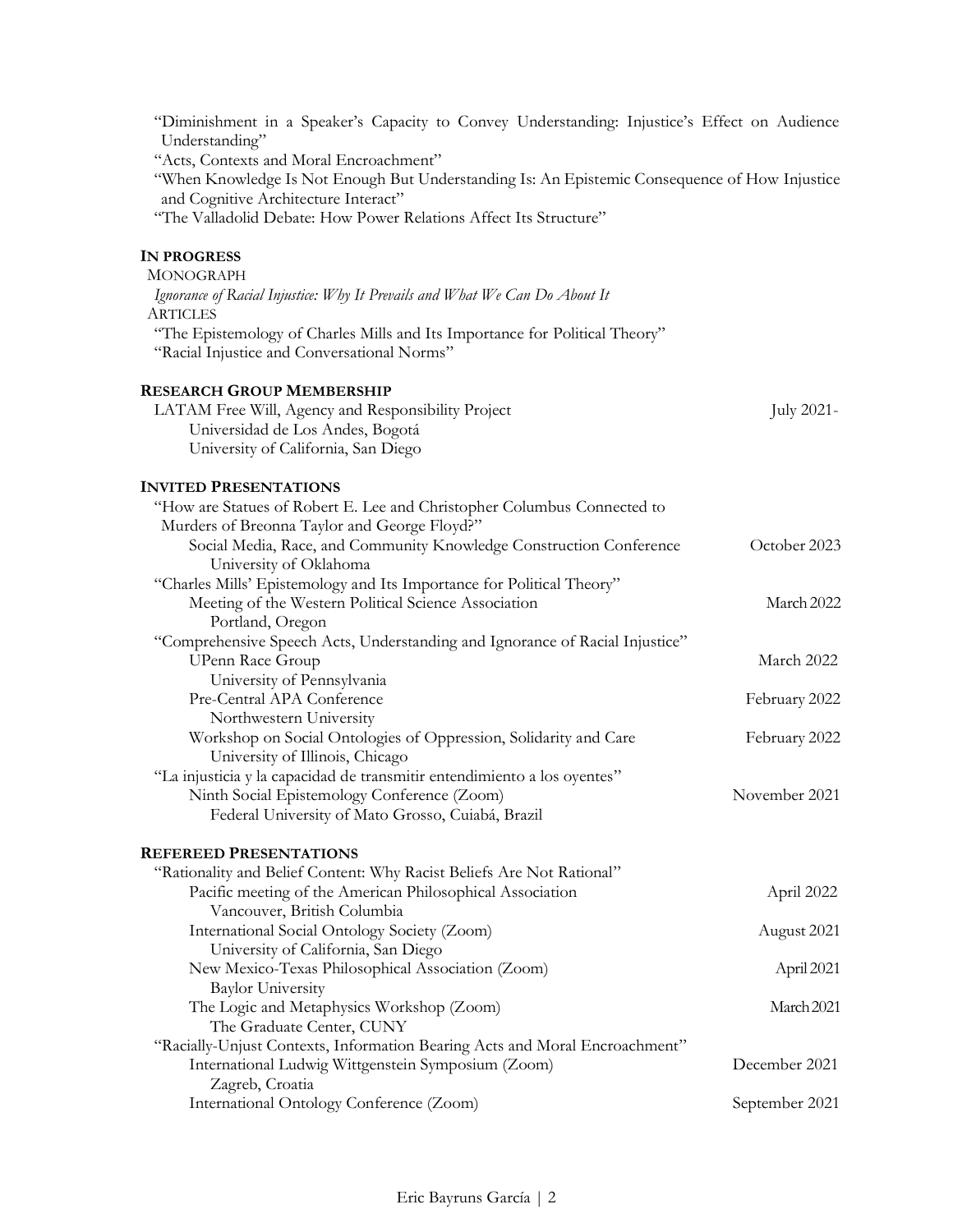| University the Basque Country                                                                   |                  |
|-------------------------------------------------------------------------------------------------|------------------|
| "Vindicating Cross-Generational Blame: Why Protesters Appropriately Topple and                  |                  |
| Deface Statues of Christopher Columbus and Robert E. Lee"                                       |                  |
| MANCEPT Workshop on Commemorating Evildoers                                                     | September 2021   |
| University of Manchester                                                                        |                  |
| North American Society for Social Philosophy                                                    | July 2021        |
| Online                                                                                          |                  |
| Caribbean Philosophical Association                                                             | June 2021        |
| Online                                                                                          |                  |
| Great Lakes Philosophy Conference                                                               | April 2021       |
| Siena Heights University                                                                        |                  |
| Struggle and Liberation Today (Zoom)                                                            | March 2021       |
| The University of Texas at El Paso                                                              |                  |
| Social Philosophy Workshop (Zoom)                                                               | October 2020     |
| The Free University of Berlin                                                                   |                  |
| "Racial Injustice and Conversational Norms"                                                     |                  |
| Fifteenth Cave Hill Philosophy Symposium,                                                       | June 2021        |
| University of The West Indies, Barbados (Zoom)                                                  |                  |
| "How White Supremacy Affects Hip-Hop as a Hermeneutical Resource"                               |                  |
| The Fifth Latinx Philosophy Conference (Zoom)                                                   | October 2020     |
| Marquette University                                                                            |                  |
| philoSOPHIA's annual meeting                                                                    | May 2020         |
| Vanderbilt University (COVID-19 cancellation)                                                   |                  |
| Caribbean Philosophical Association's annual meeting                                            | June 2019        |
| <b>Brown University</b>                                                                         |                  |
| "When Knowledge Is Not Enough But Understanding Is"                                             |                  |
| Complexity, Social Cognition, Social Explanation Workshop                                       |                  |
| February 2020                                                                                   |                  |
| University of Cincinnati                                                                        |                  |
| Race In Core Conference (Zoom)                                                                  | October 2020     |
| Temple University                                                                               |                  |
| Caribbean Philosophical Association's annual meeting                                            | April 2020       |
| St. Croix, US Virgin Islands                                                                    |                  |
| "Coverage-Reliance Ignorance"                                                                   |                  |
| XVIII Congreso Interamericano de Filosofía                                                      | October 2019     |
| Universidad del Rosario, Colombia                                                               |                  |
| Social Epistemology Network Event                                                               | June 2019        |
| Yonsei University, South Korea                                                                  |                  |
| The Fourth Latinx Philosophy Conference                                                         | May 2019         |
| Marquette University                                                                            |                  |
| NY-MAPworks                                                                                     | February 2019    |
| New York University                                                                             |                  |
| Philosophy Club Colloquium                                                                      | November 2019    |
| William Patterson University's                                                                  |                  |
| "Expression-Style Exclusion"                                                                    |                  |
| Eastern Division Meeting of the American Philosophical Association                              | January 2019     |
| New York, New York                                                                              |                  |
| North American Society for Social Philosophy annual meeting                                     | <b>July 2018</b> |
| Oakland University                                                                              |                  |
| "Epistemic Value and the Disvalue of False Beliefs"                                             |                  |
| Latin American Association for Analytic Philosophy biannual meeting<br>Villa de Leyva, Colombia | May 2018         |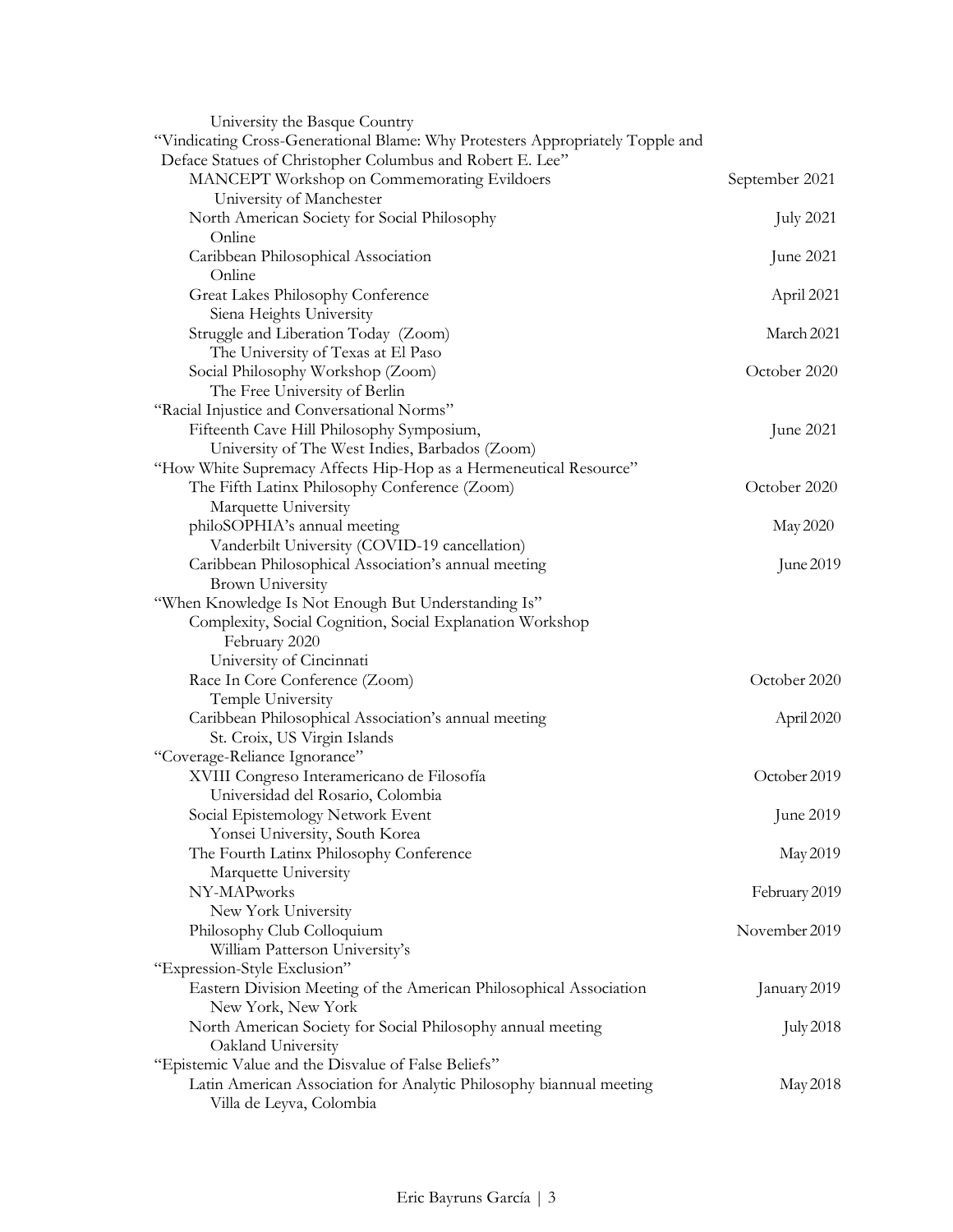| "Traditional Epistemology and Power Relations"                                       |                  |
|--------------------------------------------------------------------------------------|------------------|
| The Third Latinx Philosophy Conference                                               | April 2018       |
| Rutgers University                                                                   |                  |
| "Coverage-Supported Belief and Identity Prejudice"                                   |                  |
| Summer School in Social Epistemology, Network on Epistemology and Society            | August 2017      |
| Madrid, Spain                                                                        |                  |
| "Identity-Prejudice Belief's Unique Epistemic Badness"                               |                  |
| North American Society for Social Philosophy annual meeting                          | <b>July 2017</b> |
| Loyola University, Chicago                                                           |                  |
| "Racial Representations, Innate Mechanisms and Essentialist Content"                 |                  |
| Caribbean Philosophical Association annual meeting,                                  | June 2017        |
| Borough of Manhattan Community College, CUNY                                         |                  |
| "Affect, Justification and Identity Prejudice"                                       |                  |
| The Graduate Center-Princeton Epistemic Injustice Workshop                           | May 2017         |
| The Graduate Center, CUNY                                                            |                  |
| "Excusing Identity Prejudice, Situations and Shape"                                  |                  |
| North American Society of Social Philosophy annual meeting                           | <b>July 2016</b> |
| Carleton University, Canada                                                          |                  |
| Caribbean Philosophical Association,                                                 | June 2016        |
| University of Connecticut, Storrs                                                    |                  |
| "Race-Thinking Does Matter"                                                          |                  |
| Latin American Association for Analytic Philosophy annual meeting                    | May 2016         |
| University of Costa Rica                                                             |                  |
| philoSOPHIA annual meeting                                                           | April 2016       |
| University of Colorado, Denver                                                       |                  |
| National Association of African-American Studies annual meeting                      | February 2016    |
| Baton Rouge, Louisiana                                                               |                  |
| "Epistemic Injustice and Culpability"                                                |                  |
| North American Society for Social Philosophy annual meeting                          | <b>July 2015</b> |
| William Jewel College                                                                |                  |
| Caribbean Philosophical Association annual meeting                                   | June 2015        |
| Riviera Maya, Mexico                                                                 |                  |
| Graduate Philosophy conference, Body and Mind                                        | April 2015       |
| Fordham University                                                                   |                  |
| Graduate Philosophy conference, Essays of Significance                               | March 2015       |
| University of Windsor                                                                |                  |
| Long Island Philosophical Society annual meeting                                     | February 2015    |
| St. John's University, Queens, New York                                              |                  |
|                                                                                      |                  |
| <b>COMMENTARIES</b>                                                                  |                  |
| On Camila Flowerman's "(Some) Algorithmic Bias as Institutional Bias"                | February 2022    |
| American Philosophical Association Central Division meeting                          |                  |
| On Lisa McLeod's "Whiteness as Irrevocable License"                                  | January 2022     |
| American Philosophical Association Eastern Division meeting                          |                  |
| On Isaac Wiegman's "Divesting from Whiteness: The Tortured Logic of Exclusion"       | February 2021    |
| American Philosophical Association Central Division meeting (Zoom)                   |                  |
| On Laura Brown's "Trickery as Epistemic Resistance,"                                 | January 2020     |
| American Philosophical Association Eastern Division meeting                          |                  |
| Philadelphia, Pennsylvania                                                           |                  |
| On Jarrod Blair's "Fair Opportunity for Individual Agents: Against Racial Profiling" | <b>July 2018</b> |
| Rocky Mountain Ethics Congress,                                                      |                  |
| University of Colorado, Boulder                                                      |                  |
|                                                                                      |                  |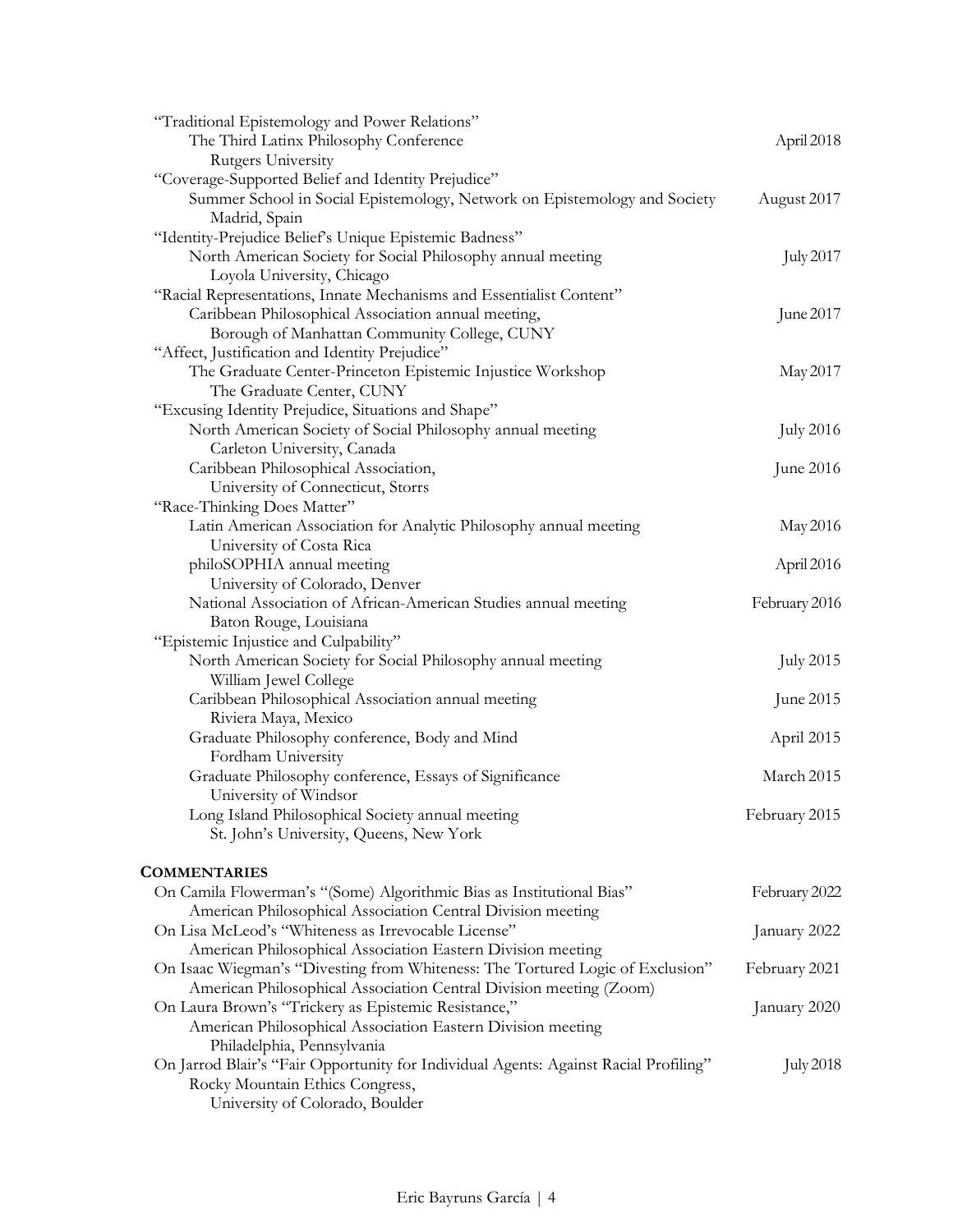| Commentator, 3 <sup>rd</sup> Reasons and Foundations of Epistemology Conference    | October 2017  |
|------------------------------------------------------------------------------------|---------------|
| University of Pennsylvania                                                         |               |
| On José Jorge Mendoza's "Latinx and the Future of Whiteness in American Democracy" | April 2017    |
| The Second Latinx Philosophy Conference                                            |               |
| Rutgers University                                                                 |               |
| On Jonathan Jacobs' "Censure, Sanction, and Moral Psychology"                      | November 2016 |
| St. John's University's 2 <sup>nd</sup> Annual Ethics Forum                        |               |
| New York, NY                                                                       |               |
| <b>POSTER PRESENTATIONS</b>                                                        |               |
| "Racial Injustice, Cognitive Architecture and Understanding"                       |               |
| Society for Philosophy and Psychology (Zoom)                                       | June $2021$   |
| Princeton University                                                               |               |
| "Expression-Style Exclusion"                                                       |               |
| Rocky Mountain Ethics Congress,                                                    | July 2018     |

## **AWARDS AND FELLOWSHIPS**

| Free Will, Responsibility, Agency LATAM, Conference Award                          | <b>Fall 2021</b> |
|------------------------------------------------------------------------------------|------------------|
| Mini-Grant Research Award, Cal State University, San Bernardino                    | Spring 2021      |
| Faculty-Student Research Collaboration Award, Cal State University, San Bernardino |                  |
| Summer Research Fellowship, California State University, San Bernardino            | 2020             |
| Teaching Fellow, Philosophy in an Inclusive Key Summer Institute-Boston            | June 2019        |
| Massachusetts Institute of Technology                                              |                  |
| Best Graduate Student Paper, North American Society for Social Philosophy          | <b>July 2018</b> |
| Dean K. Harrison Dissertation Fellowship, The Graduate Center, CUNY                | Summer 2018      |
| Graduate Assistantship, Philosophy in an Inclusive Key Summer Institute-Rock       | Summer 2018      |
| Rock Ethics Institute, Pennsylvania State University                               |                  |
| Doctoral Student Research Grant, The Graduate Center, CUNY                         | Summer 2018      |
| Advising Fellow, M.A. in Liberal Studies Program, The Graduate Center, CUNY        | 2018-2019        |
| Harrison Summer Research and Travel Award, The Graduate Center, CUNY               |                  |
| Doctoral Student Research Grant, The Graduate Center, CUNY                         |                  |
| Presidential Magnet Fellowship, The Graduate Center, CUNY                          |                  |

## **TEACHING EXPERIENCE**

## **CALIFORNIA STATE UNIVERSITY, SAN BERNARDINO**

University of Colorado, Boulder

| Spring 2022      |
|------------------|
| Spring 2022      |
| Spring 2022      |
| <b>Fall 2021</b> |
| Spring 2021      |
| <b>Fall 2020</b> |
| <b>Fall 2020</b> |
| Spring 2020      |
| Spring 2020      |
| Winter 2020      |
| Winter 2020      |
| Fall 2019        |
| <b>Fall 2019</b> |
|                  |
|                  |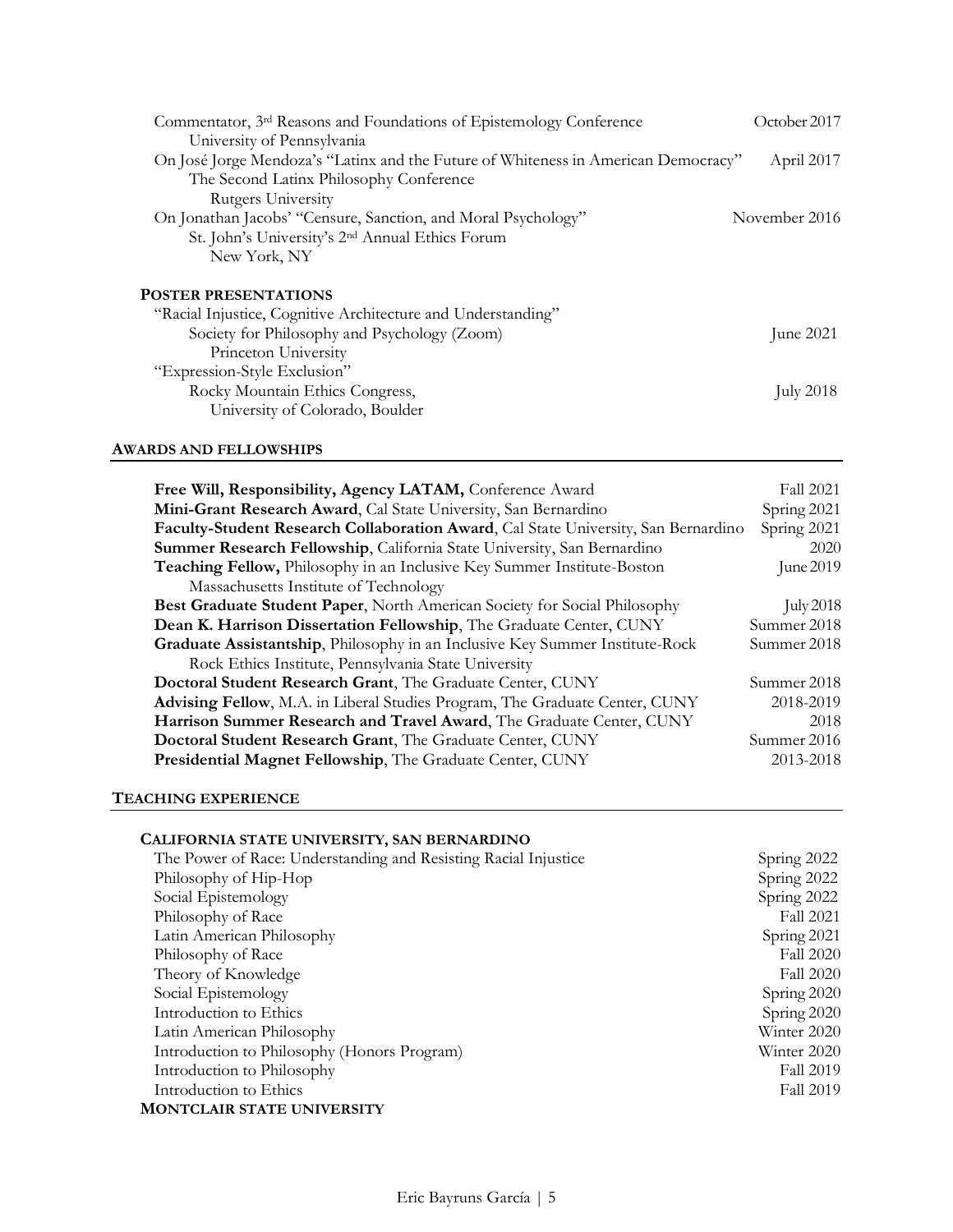| Philosophy of Race<br>Introduction to Philosophy<br>Introduction to Philosophy<br>Introduction to Philosophy | Spring 2018<br>Fall 2017<br>Spring 2017<br>Fall 2016 |
|--------------------------------------------------------------------------------------------------------------|------------------------------------------------------|
| <b>CUNY PIPELINE SUMMER INSTITUTE</b><br>Critical Thinking, Reading and Writing                              | Summer 2018                                          |
| Critical Thinking, Reading and Writing                                                                       | Summer 2017                                          |
| Critical Thinking, Reading and Writing                                                                       | Summer 2016                                          |
| Critical Thinking, Reading and Writing                                                                       | Summer 2015                                          |
| <b>GUEST LECTURE</b>                                                                                         |                                                      |
| Vindicating Cross-Generational Blame - Claremont Mckenna College                                             | <b>Fall 2020</b>                                     |
| <b>PUBLIC PHILOSOPHY</b>                                                                                     |                                                      |
| Brooklyn Public Philosophers, Glenwood Community Center, Brooklyn NY                                         | October 2018                                         |
| <b>SERVICE TO THE PROFESSION</b>                                                                             |                                                      |
|                                                                                                              |                                                      |
| Member, Committee on Hispanics/Latinxs<br>American Philosophical Association                                 | $2021 -$                                             |
| Participant, Mentoring the Mentors workshop                                                                  |                                                      |
| American Philosophical Association Central Division meeting                                                  | 2019                                                 |
| Journal Referee: Australasian Journal of Philosophy, British Journal of Aesthetics,                          |                                                      |
| Episteme, Journal of the American Philosophical Association,                                                 |                                                      |
| Journal of Social Philosophy, Puncta, Social Epistemology                                                    |                                                      |
| Book Publisher Referee: Routledge, Rowman & Littlefield                                                      |                                                      |
|                                                                                                              |                                                      |

## **DEPARTMENTAL AND UNIVERSITY SERVICE**

| Curriculum Committee, College of Arts and Letters, CSUSB                         | Fall 2021 |
|----------------------------------------------------------------------------------|-----------|
| Latin American Studies Program, Advisory Board Member, CSUSB                     | $2020 -$  |
| Diversity and Inclusion, General Education Pedagogy Workshop, CSUSB              | 2020      |
| Global Perspectives, General Education Pedagogy Workshop, CSUSB Bernardino       | 2020      |
| Writing Intensive Pedagogy Workshop, CSUSB                                       | 2020      |
| Philosophy Search Committee, CSUSB                                               | 2019-2020 |
| Philosophy Colloquium Committee Member, The Graduate Center, CUNY                | 2018      |
| Admissions Committee Member, Ph.D. Philosophy Program, The Graduate Center, CUNY | 2018      |
| Committee on Representation, Ph.D. Philosophy Program, The Graduate Center, CUNY | 2014-2018 |
| Coordinator, CUNY Pipeline Program                                               | 2015-20   |
| <b>CUNY Pipeline Program Mentor</b>                                              | 2013-2016 |
| Minorities And Philosophy Member, The Graduate Center Chapter                    | 2013-2019 |

## **PROFESSIONAL AFFILIATIONS**

American Philosophical Association (APA) Caribbean Philosophical Association (CPA) Latin American Association for Analytic Philosophy (ALFAn) Minorities And Philosophy (MAP) North American Society for Social Philosophy (NASSP)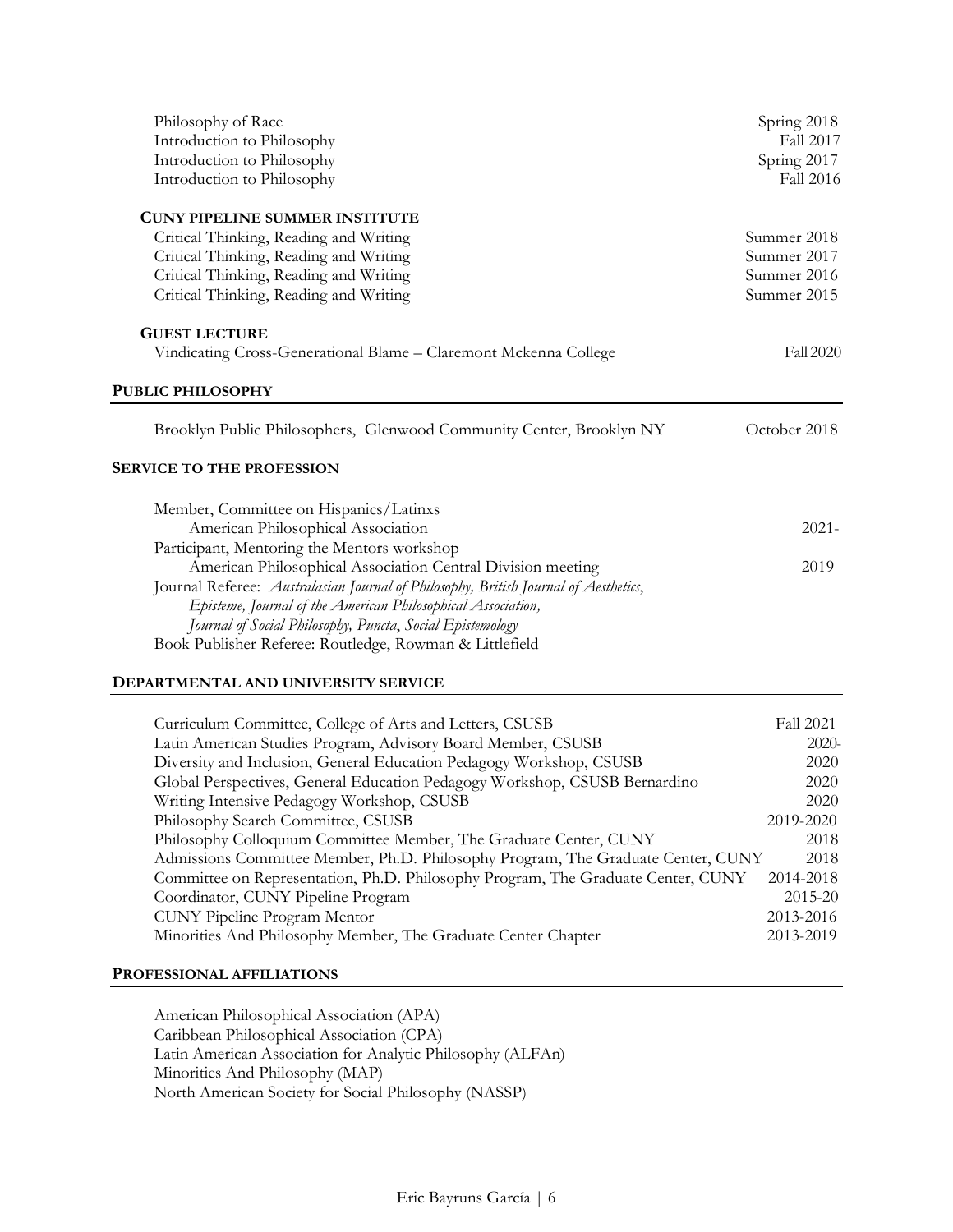#### philoSOPHIA

#### **LANGUAGES**

Spanish (Fluent)

#### **REFERENCES**

Linda Martín Alcoff Hunter College & The Graduate Center, CUNY 365 Fifth Avenue, Rm. 7113 New York, NY 10016 (212) 817-8615 [lsalcoff@gc.cuny.edu](mailto:lsalcoff@gc.cuny.edu)

Miranda Fricker The Graduate Center, CUNY 365 Fifth Avenue Rm. 7113 New York, NY 10016 (212) 817-8615 [mfricker@gc.cuny.edu](mailto:mfricker@gc.cuny.edu)

Sanford C. Goldberg Northwestern University 1880 Campus Drive Evanston, IL 60208-2214 (847) 491-3658 [s-goldberg@northwestern.edu](mailto:s-goldberg@northwestern.edu)

Alexander Guerrero Rutgers University 106 Somerset St, 5th Floor New Brunswick, NJ 08901 (848) 932-6042 [alex.guerrero@rutgers.edu](mailto:alex.guerrero@rutgers.edu)

Charles W. Mills The Graduate Center, CUNY 365 Fifth Avenue Rm. 7113 New York, NY 10016 (212) 817-8615 [cmills3@gc.cuny.edu](mailto:cmills3@gc.cuny.edu)

Jennifer Morton University of Pennsylvania 249 S. 36th Street Philadelphia, PA 19104 (215) 898-8563 [jmmorton@jennifermmorton.com](mailto:jmmorton@jennifermmorton.com)